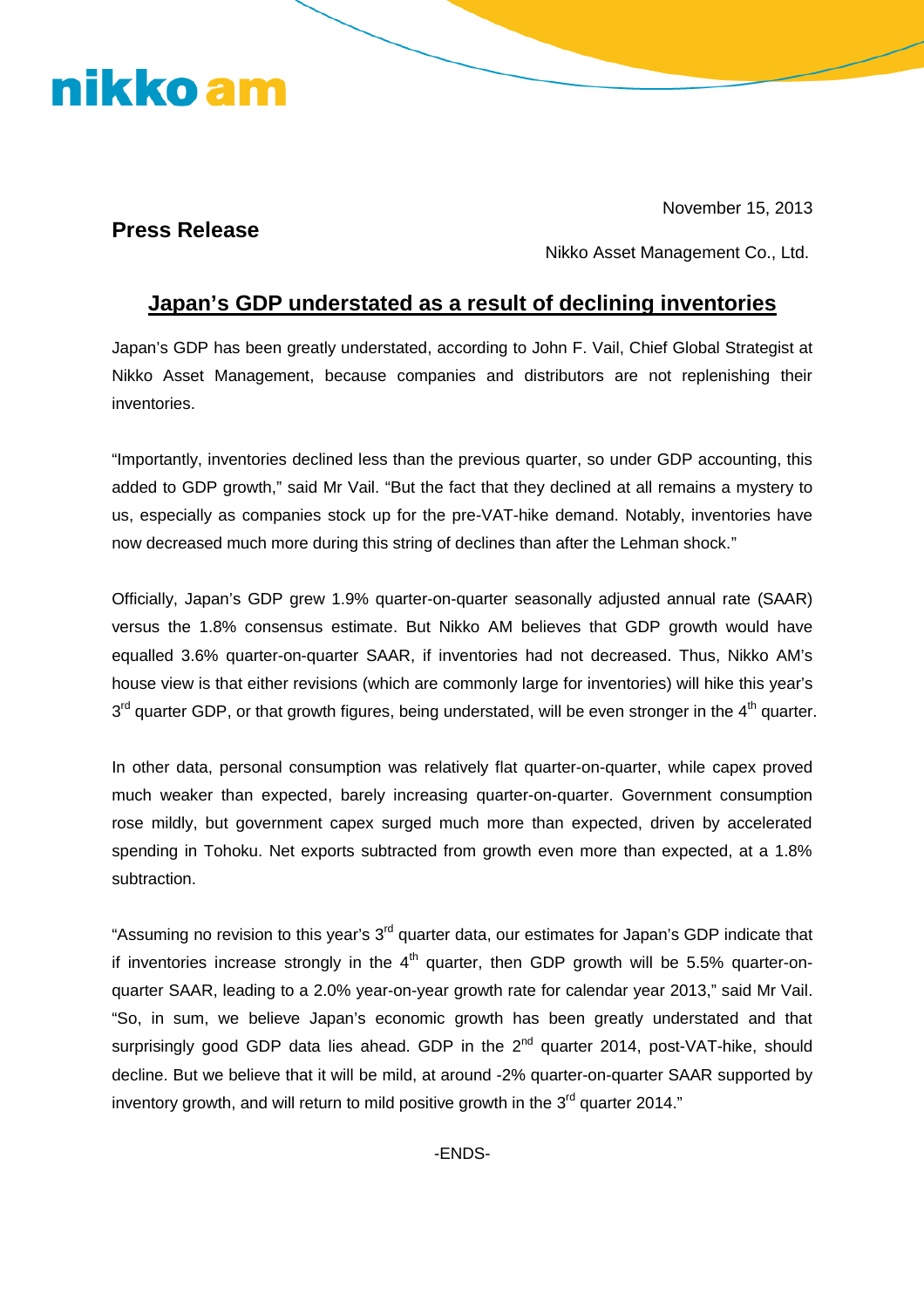

This material has been prepared solely for the purposes of Nikko AM to communicate about the market environment, etc. It is not solicitation for a specific fund. Moreover, the information in this material will not effect Nikko AM's fund investment in any way. Mentions of individual stocks in these materials neither promise that the stocks will be incorporated nor constitute a recommendation to buy or sell. The information in these documents have been prepared from what is considered to be reliable information but the accuracy and integrity of the information is not guaranteed by the Company. Figures, charts, and other data in these materials are current as of the date of publication unless stated otherwise. In addition, opinions expressed in these materials are as of the date of publication unless stated otherwise. \* The graphs, figures, etc., contained in these materials contain either past or back-dated data, and make no promise of future investment returns, etc. These documents make no guarantee whatsoever of future changes to the market environment, etc. Opinions expressed in these documents may contain opinions that are not Nikko AM's but the personal opinion of the author, and may be changed without notice.

Forwarding or quoting from these materials without the advance permission of Nikko AM's corporate communications representative is strictly prohibited. Please contact Nikko AM's Corporate Communications at +81-(0)3-6447-6775 if you have any questions.

## About Nikko Asset Management

Established in 1959, the Nikko Asset Management group (Nikko AM) has grown to become the largest regional asset management company headquartered in Asia, with total AUM of US\$156 billion\* and one of the largest distributor networks across the Asia-Pacific region, comprising over 300 banks, brokers, IFAs and life insurance companies.

Nikko AM manages a wide range of Asian equity and Asian fixed income strategies for retail and institutional investors around the world. The company has been recognised by industry peers for outstanding performance, product innovation and market leadership across the Asia-Pacific region, winning a number of prestigious awards, including "Asia-Based Asset Manager of the Year" in 2012 and "Best Japan Onshore Fund Manager" in 2013, 2012 and 2011, both from *AsianInvestor.*

Nikko AM also offers specialist third-party expertise – currently from over 40 fund managers – through the World Series Fund Platform®, operating a "best-in-class" approach across a broad range of asset classes.

Nikko AM's senior management team has significant experience across Asian as well as global markets. The team combines local knowledge with internationally recognised standards of investment practice, transparency and corporate governance to achieve growth across the business. The company adopts a "multi local" approach – giving local management teams a high degree of autonomy to address local market conditions and client servicing needs.

Nikko AM's head office is in Tokyo and the firm has an extensive footprint across the Asia-Pacific region that includes offices in Singapore, Hong Kong, Sydney, Melbourne, Brisbane and Auckland. Offices in New York and London with full service teams provide support to investors in the US, Europe and the Middle East.

Nikko AM's strong Asian presence is cemented with stakes in several joint venture companies. Rongtong Fund Management is one of the largest Sino-foreign joint venture fund management firms in China, while Hwang Investment Management Berhad and Asian Islamic Investment Management Sdn. Bhd. are leading investment management firms in Malaysia. Recent additions Ambit Investment Advisory Private Limited in Mumbai and Ambit Mauritius Investment Management Private Limited provide Indian equity expertise to Nikko AM's global clients.

Nikko AM is an independently managed asset management company, majority owned by Sumitomo Mitsui Trust Holdings and with DBS Bank as the second largest shareholder.